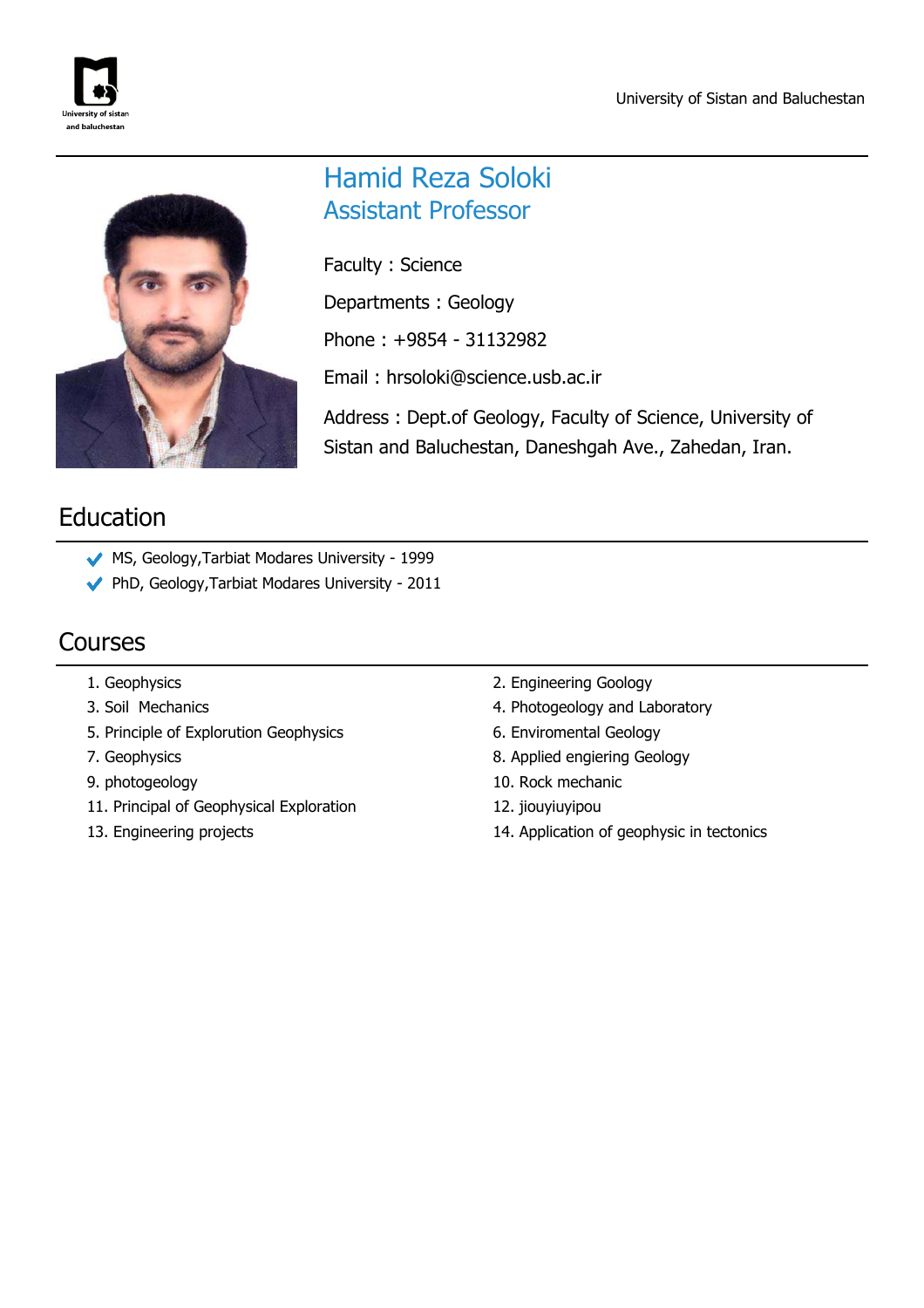

## Master Thesis

#### 1. gfgfgfz

رمرودي حسين,] Mohammad Boomeri, Hamid Reza Soloki, F D] نيمسال دوم سال تحصيلي 96-97

#### 2. joijoijoijij

مصطفي دلخواه, [Habib Biabangard, Hamid Reza Soloki] نيمسال اول سال تحصيلي 96-97

#### 3. dfdfdsds

مهوش بهجتي, [Aliasghar Moridi, Hamid Reza Soloki] نيمسال اول سال تحصيلي 96-97

#### 4. njknkjnkjnkljnklj

رمرودي حسين,] Mohammad Boomeri, Hamid Reza Soloki, F D] نيمسال اول سال تحصيلي 96-97

5. Assessment of Land Subsidence and its Relation to the Groundwater Pumphng and Sewage influence A Case Study in Tahlab Plain, Southeast of Zahedan City, iran

براهيم گمشادزهي محبوب, [Reza Jahanshahi, Hamid Reza Soloki, Mehdi Azhdary Moghaddam] نيمسال اول سال تحصيلي95-96

#### 6. kokopkopkpok

سودابه ريگي, [Habib Biabangard, Hamid Reza Soloki]

نيمسال اول سال تحصيلي95-96

#### 7. t rt teyweyweyw

محمد جهاندوست, [Habib Biabangard, Hamid Reza Soloki] نيمسال اول سال تحصيلي95-94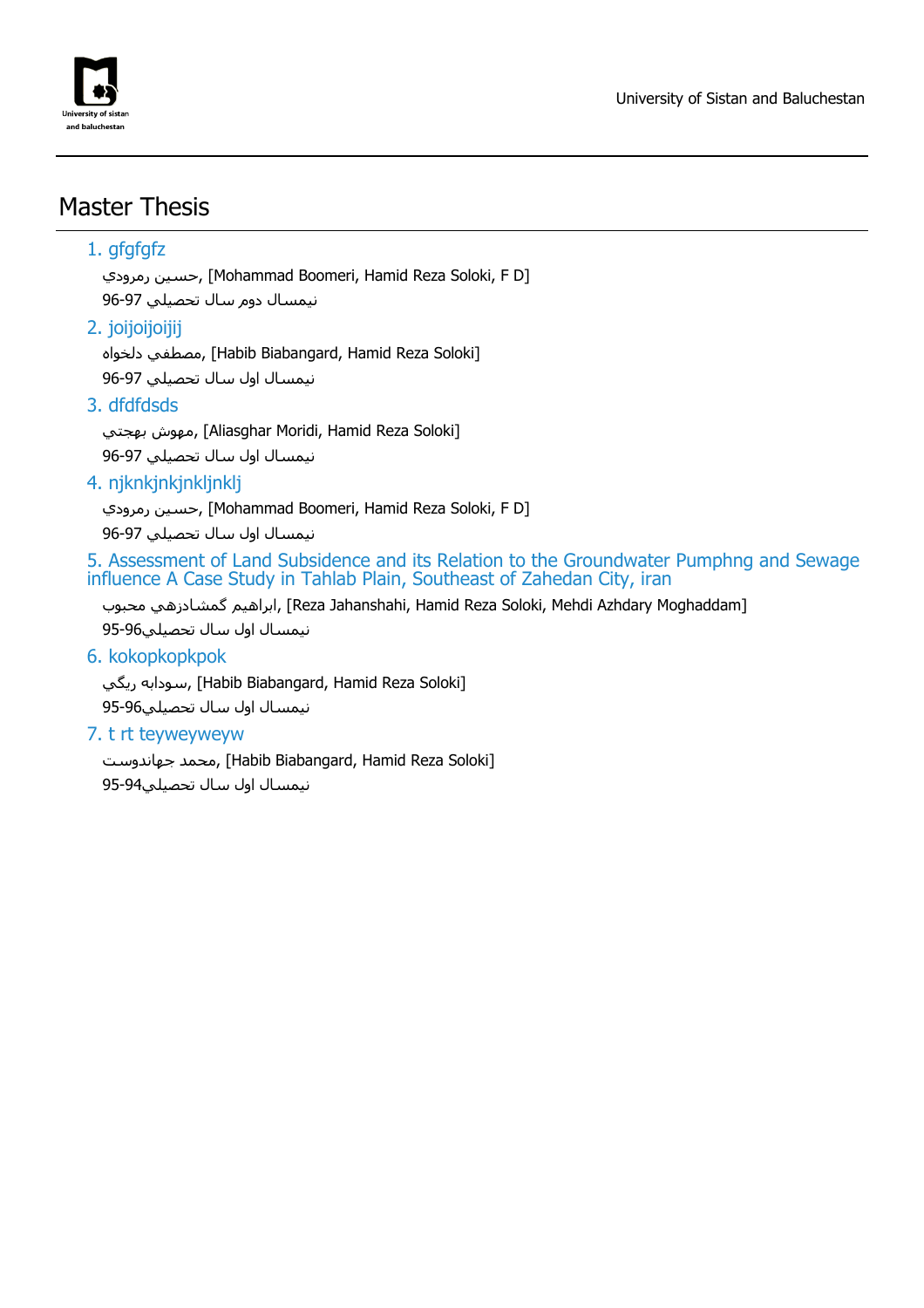

## Journals Papers

### 2021

1. Petrology and Geochemistry of Zardkuh Igneous Rocks, South east Iranshahr

Mostafa Delkhah, Habib Biabangard, Hamid Reza Soloki

Volume: (31) 189 - 198

### 2020

2. Petrology, geochemistry and origion of Rigmalak granite, Southeast of Zahedan

Habib Biabangard, Soodabe Rigi, Hamid Reza Soloki

Volume: (27) 839 - 854

### 2019

3. effect of soil characteristics and wind erosion on hadraulic structure of Sistan river

Hamid Reza Soloki, farzane noori nahad

Volume: (8) 229 - 242

4. Application of EPM in soil erosion zonation and sediments yield estimation in Shazand watershed-Saveh Dam

Ali mohammad Rajabi, adel yavari, Hamid Reza Soloki

Volume: (13) 89 - 98